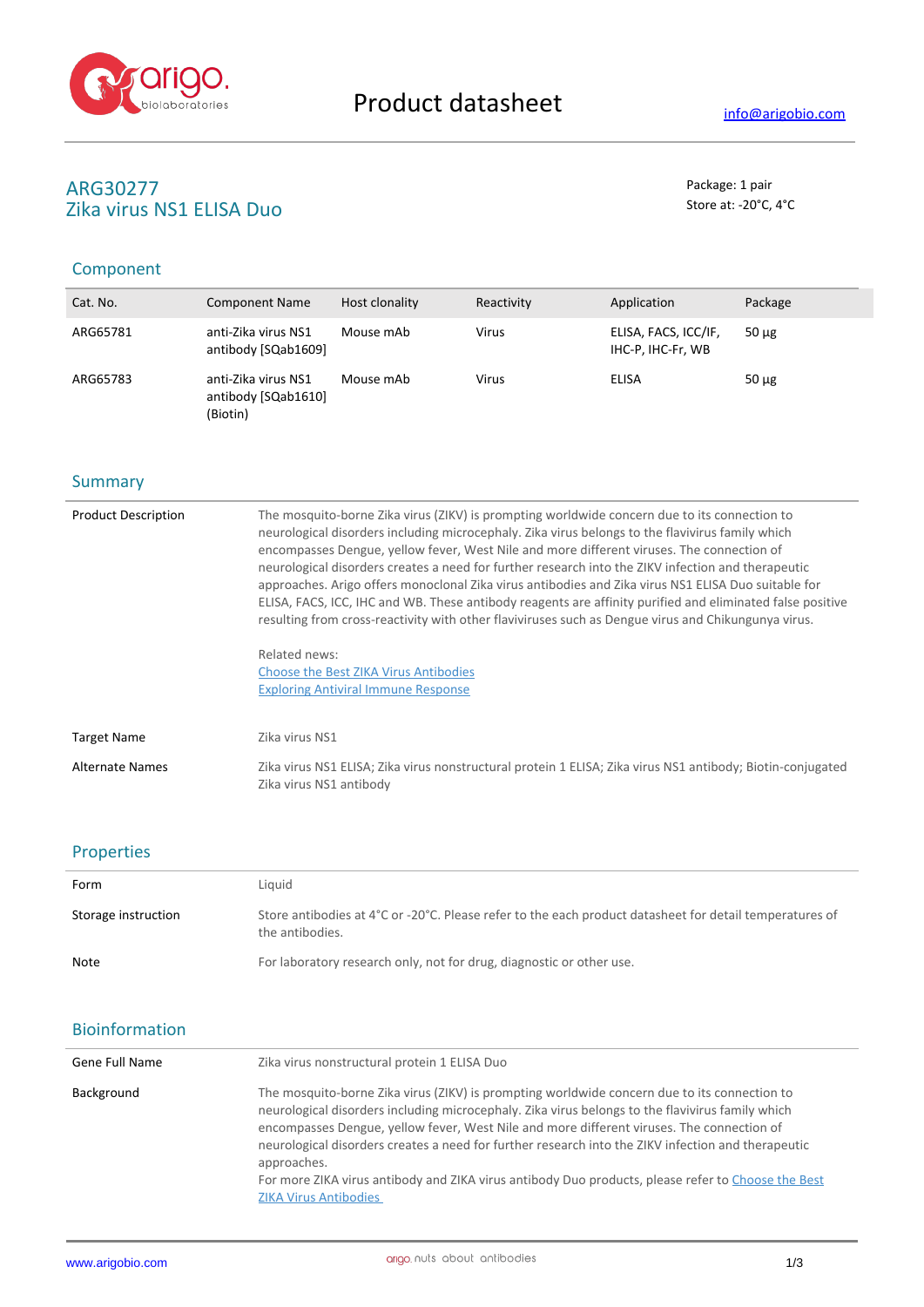

### **ARG65781 anti-Zika virus NS1 antibody [SQab1609] ICC/IF image**

Immunofluorescence: ARG65781 anti-Zika virus NS1 antibody [SQab1609] (1:400) were used for detecting ZIKV NS1.



### **ARG65781 anti-Zika virus NS1 antibody [SQab1609] FACS image**

Flow Cytometry: Zika virus NS1 expressing plasmid transfected (red) or non-transfected (blue) 293T cells stained with ARG65781 anti-Zika virus NS1 antibody [SQab1609] at 1:1000 dilution.



#### **ARG65781 anti-Zika virus NS1 antibody [SQab1609] WB image**

Western blot: 20 μg of 293T cell lysates transfected with 1) control plasmid or 2) Zika virus NS1 expression plasmid. The blots were stained with ARG65781 anti-Zika virus NS1 antibody [SQab1609] at 1:5000 dilution.



#### **ARG65781 anti-Zika virus NS1 antibody [SQab1609] WB image**

Wetern blot: 100 ng of 1) ZIKV NS1 (Purified from E.coli), 2) DENV1 NS1 (Purified from 293 cell), 3) DENV2 NS1 (Purified from 293 cell), 4) DENV3 NS1 (Purified from 293 cell), 5) DENV4 NS1 (Purified from 293 cell), and 6) CHIKV NS1 (Purified from 293 cell) stained with ARG65781 anti-Zika virus NS1 antibody [SQab1609] at 1:5000 dilution.